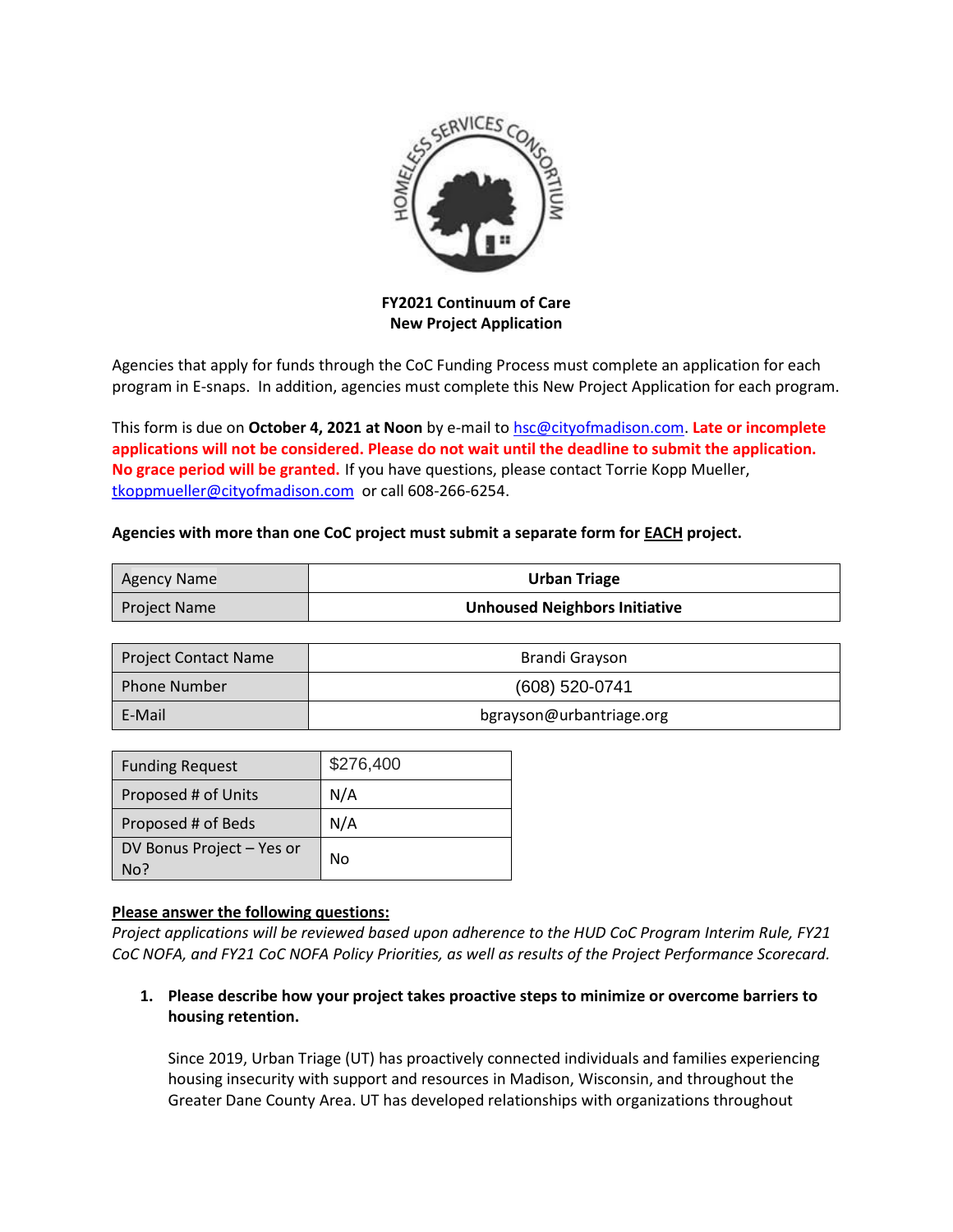Madison and Dane County (both sponsors and service delivery sectors). Our investment in building social capital and trust within our communities and systems, along with our experience, commitment, success, and positive reputation, has led to our unique standing and ability to overcome critical barriers in housing retention. It has also contributed to our ability to develop and implement dynamic programming quickly and efficiently.

Our goal is to establish a Coordinated Entry System through our Unhoused Neighbors program to ensure responsiveness and minimize the burden on individuals already facing severe hardships, including homelessness. A community-based staffing model is used to ensure rapid response and immediately mitigate wait times to hear from and receive assistance. Additionally, people often need multiple services but do not know where to go due to a lack of provider collaboration or a collaboration's failure to demonstrate an action-based analysis of interpersonal, cultural, and systemic racism. By collaborating with organizations across Dane County, which provide direct access points for UT, we can connect families to services seamlessly. Thus, offering us the opportunity not just to support the current coordinated entry system but expand it.

While Madison and Dane County have several organizations designed to address challenges faced by those experiencing homelessness, there are significant gaps in the system entry process that need attention. For example, being able to gather the necessary documentation and disability verification (as required) is a tremendous barrier for applicants. Due to our extensive network of partners, we can quickly gather the documentation needed for permanent housing; thus establishing a broader holistic community approach. UT prides itself on working jointly with partners while centering on the needs of the applicant. By establishing a partnership with the Institute for Community Alliances (ICA) and serving as their CoC grant subrecipient, we're able to expand on our current relationships and strengthen the Coordinated Entry System by way of our partnerships. We'll be working closely with our current partner, Anesis Therapy Center, to gather disability verification and other documentation in a culturally specific setting. Anesis is made up of a racially, culturally, and linguistically diverse team that brings insight into the dimensions of identity. Their staff bring community knowledge that deeply supports structural inclusivity within all aspects of their reach.

#### **2. Describe your agency's overall quality improvement efforts. Please include how you solicit and incorporate feedback from program participants.**

We advocate for the rights of community members, review empirical studies, and build trusting relationships with neighborhood residents and other service providers as part of our community-based programming. UT values flexibility and meeting community members where they are. Our Coordinative Entry program will utilize the Community-Based Project design that codifies the community's organized set of actions highlighting the choices and desires of the community. Our program actions are based on community engagement sessions, advocacy work, outreach, and training. We asked and continue to ask community members: What's working? What doesn't work? What was and is your experience? Etc. These questions relate to each other: (1) the desire is identified, (2) the current resources are identified, (3) the means to use those resources to reach desired ends are identified, and (4) we're able to predict some impact and consequences. Our community-project design questions are restructured to fit the needs of each program and to answer the following question: What is the problem? We then define the goal and solve the problem, determine the available resources and the constraints,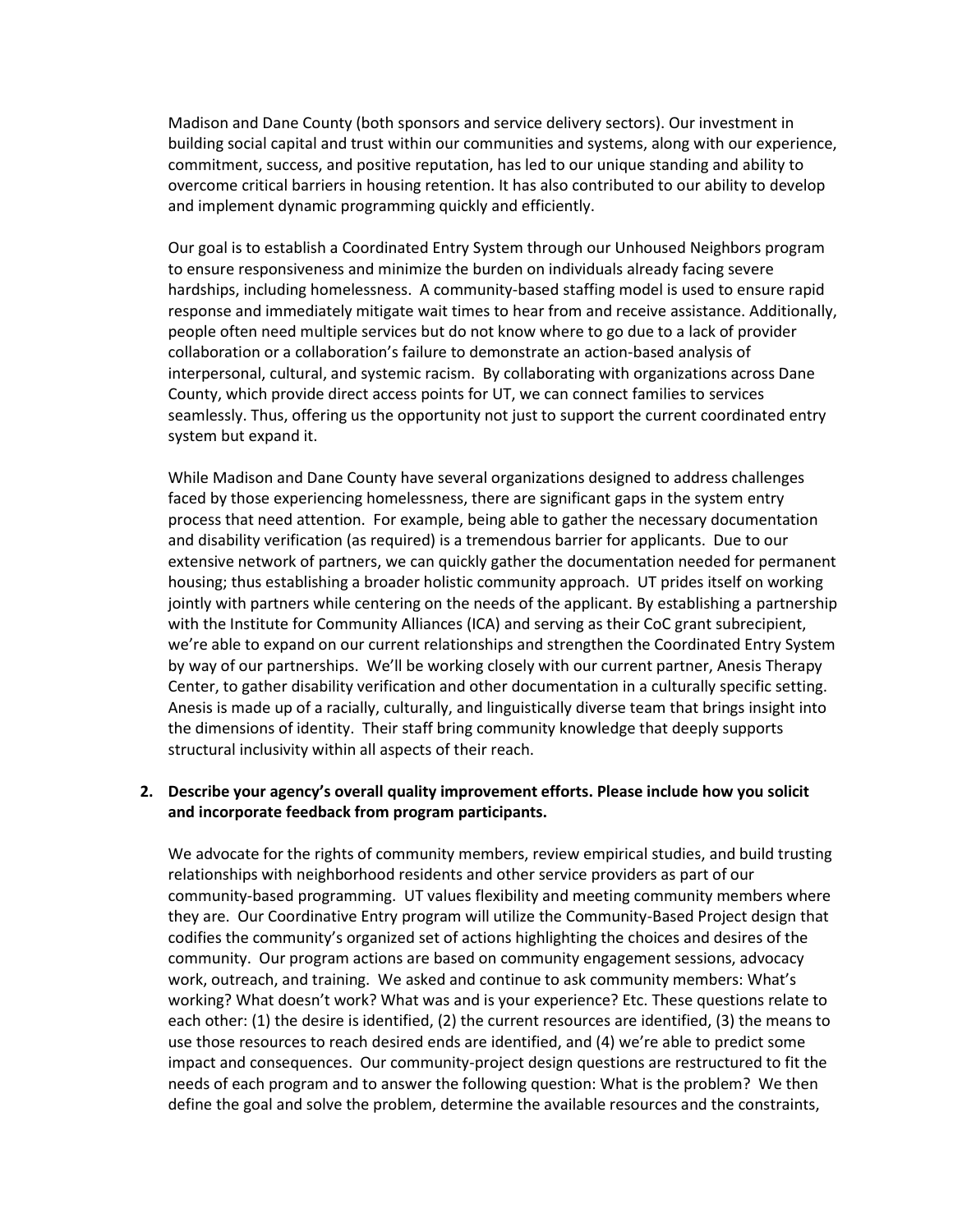and devise strategies to make the most of the resources and avoid the restrictions. The problem we are trying to solve, methods we are using, and skills we need to accomplish, and our objectives determine our organizational structure and staff assignments.

To ensure accountability, we evaluate the impact and effectiveness of our work using a logic model. Every three months, we examine inputs, outputs, and our quality indicators to determine any adjustments. We review and assess each program and discuss our data in staff meetings using a strengths/weaknesses/opportunities/threats (SWOT) approach to determine what's working and not working and where and how we may need to pivot. We use quarterly and annual evaluations to monitor and improve the efficiency and effectiveness of programming and the purpose of our executive team. Our Board of Directors also plays a significant role in providing guidance and advice to balance staff and community perspectives. We accomplish this through the use of regularly scheduled, structured, and data-driven meetings to review performance indicators with program personnel. Data is the centerpiece of our meetings and discussions, although non-quantitative information naturally plays a major role as well. We directly survey program participants, staff, executive leaders, and advisory board members and gather feedback from partners and stakeholders in key service sectors. We use Basecamp, a project management software, for an organizational tool and repository of program participant data.

## **3. CoC-funded projects are required to comply with the Dane County Written Standards. Describe how the agency plans on ensuring compliance with the Written Standards including plans for internal review and monitoring of project policies and practices.**

The Dane County Written Standards for Coordinated Entry focus on creating a streamlined, userfriendly response system. We do that by quickly assessing and connecting individuals or families to appropriate, tailored housing and mainstream services within the community. As noted, Urban Triage has spent years developing partnerships with organizations throughout Dane County to better and more effectively serve those who need it most. We will make service connections, partner directly with housing providers to connect individuals and families to permanent housing and promote low barriers to entry or service and quickly identify people experiencing homelessness. We will also use the standardized Coordinated Entry assessment tool and practices. However, we will tailor them to better fit individuals who often fall through the cracks and cannot access the documentation needed to access permanent housing. Through our housing partnerships, we will conduct our Coordinated Entry assessments. Additionally, to comply with the Dane County Written Standards, we will also use our current system of mobile hubs to reach our most vulnerable unhoused neighbors.

Coordinated Entry staff will use our 90-day Supporting Healthy Black Families and Co-Conspirator Workgroups, along with a federal and state housing law training, to guarantee the nondiscrimination and equal opportunity provisions of federal civil rights laws are met. Our staff will also hold daily office hours throughout housing locations in Dane County along with the mobile hubs. A key element of our program will be using communication services understood by individuals with disabilities.

We will monitor project policies and practices to determine where we can make adjustments. As with other Urban Triage programs and the organization as a whole, Coordinated Entry staff will conduct internal reviews every three months to identify what is working well, where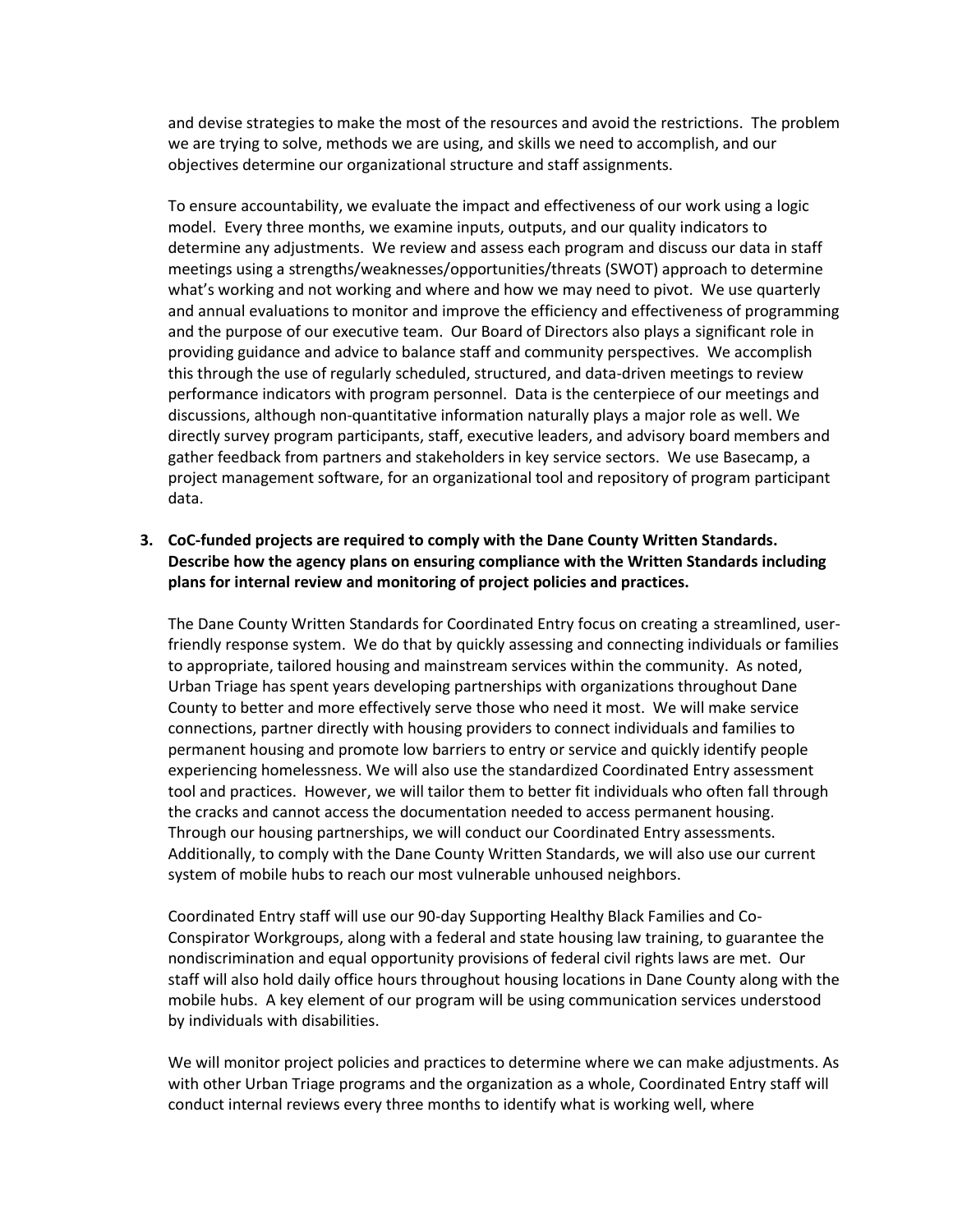improvements can be made and where gaps occur. We will also send short assessments to partner agencies to certify we are operating with integrity and make adjustments if we find that we aren't. All Coordinated Entry staff will receive a mandatory checklist to include program standards and case management services outlined in the written standards. Every staff member will have a copy of the written standards and it will be reviewed every three months to ensure compliance. If we are out of compliance, we will adjust immediately. To further streamline the program, recommended practices will be included in our standard operations procedures.

The efforts above will ensure compliance with Dane County Written Standards for Coordinated entry

**4. All projects, including non-housing projects, must operate with the Housing First approach as described in the CoC Written Standards general requirements. Describe how the Housing First approach will be applied to the proposed project. Include aspects of project policies and staff training that can support the Housing First approach such as trauma-informed care and harm reduction.**

All Urban Triage programming is built on the concept(s) of Housing First and rooted in transformative justice, including our Coordinated Entry System. Our concern is always the root cause and compressive outcomes. Our streamlined approach will provide the appropriate levels of housing and services based on the individual's needs and will prioritize individuals with severe service needs for the most intensive interventions. We believe that an unhoused individual or household's first and primary need is to obtain stable housing. Other issues that may affect the family can and should be addressed once housing is obtained.

In contrast, many other programs operate from a model of "housing readiness"-that is, an individual or household must address other issues that may have led to the episode of homelessness before entering housing. Our Coordinated Entry System will be the initial contact point for many experiencing homelessness in Madison and the Dane County area. During this process, our Coordinated Entry staff will determine program eligibility, gather documentation, link the individual to vital community resources, provide information on emergency shelters in the area, and work with local agencies to provide the greatest assistance possible for the individual or family to secure permanent housing. By utilizing our trained staff and strong community partnerships, we will process requests as quickly and effectively as possible. Additionally, all our services are volunteer-based versus mandatory. We work closely with housing programs to ensure that individuals or families who cannot be served at their locations have access to other housing and services with one of our other partners.

We recognize the role trauma may play in an individual's life, including our staff. As such, all Urban Triage staff go through the 90-day personal leadership, advocacy, and development training, "Supporting Healthy Black Families" (for Black adults) or the "Co-Conspirator" (for non-Black adults) Workgroups. These trainings cultivate and sustain an organizational culture of service, self-analysis, trauma-informed care, leadership, and action. The Workgroup experience equips Coordinated Entry staff with the skills needed to engage with individuals in a personcentered approach, utilizing a housing first philosophy and the tools to practice and prioritize self-care to combat burnout and the effects of secondary trauma. The trauma-informed portion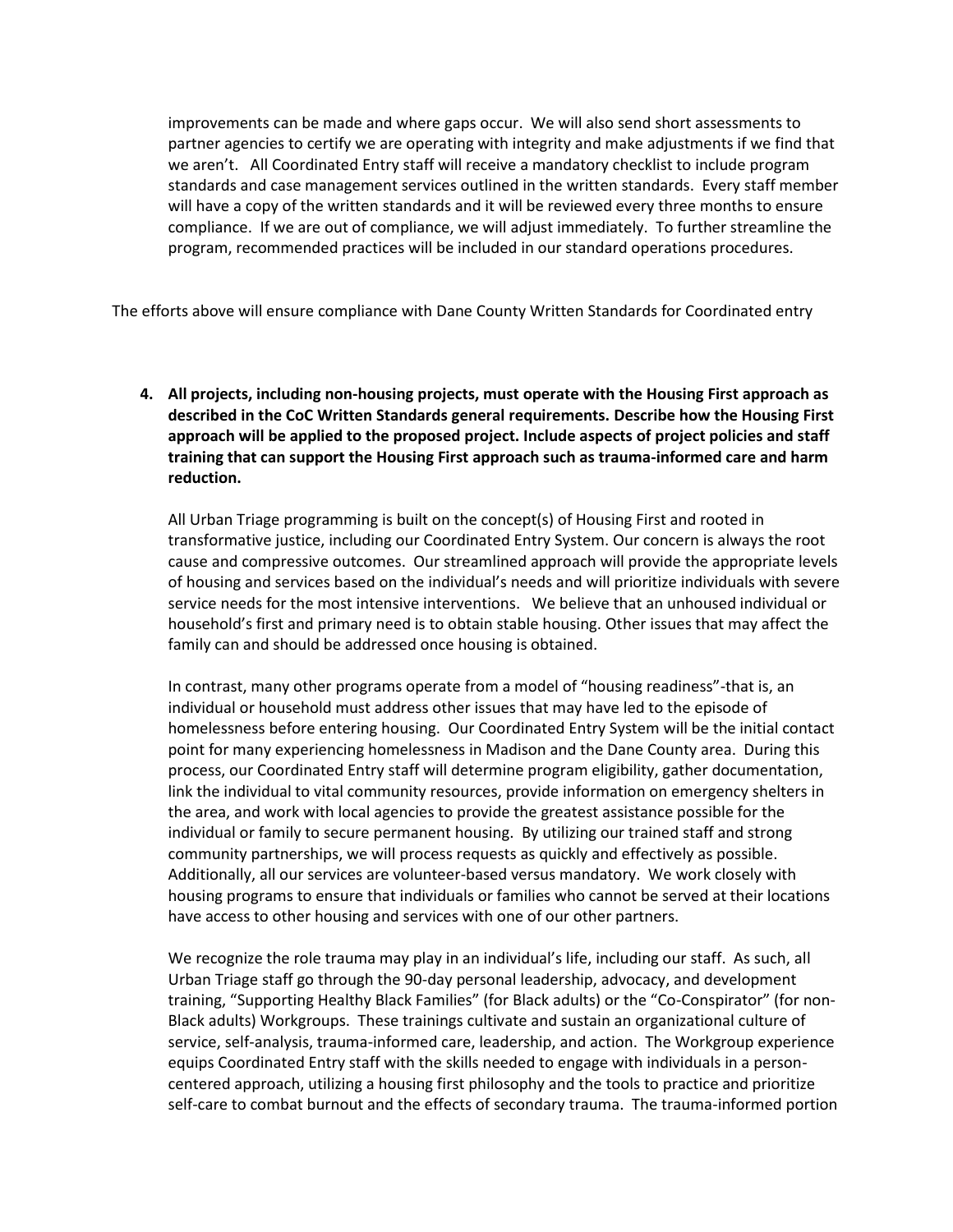of each Workgroup offering relates to addressing the trauma experienced in an individual's life and the historical trauma faced by the Black community and how it impacts people's day-to-day lives. Additionally, all staff who participate in these Workgroups act as case managers for other participants (past or present), providing them with intention, care and access to resources and working closely with them to problem-solve together and independently.

## **5. Describe key partnerships your agency has established that will help with implementation of this project.**

Along with our Anesis Therapy Center partners, Urban Triage has partnerships across different sectors, including public health, community organizations, education, government, business, and civil society. We participate in Dane CORE meetings, a partnership between Dane County, the City of Madison, Urban Triage, Tenant Resource Center, Community Action Coalition, and other community partners. We also partner and have immediate referral processes established with 10 of the Homeless Services Consortium organizations.

To engage the whole community in our work and increase the accessibility of resources and support through a well-organized process that identifies and matches needs across multiple services, we rely on partners including the Dane County Collaboration of Black Service Providers (DCCBSP-made up of 10 organizations) and the Dane County Homeless Services Consortium. Our DCCBSP partnership allows us to expand our capacity, networks, reach, and services. It led to our person-centered coordinated rapid response to immediate needs, including housing. However, we understand that neighbors will need assistance in more than one way and often at more than one time. Each success we have opens up new possibilities for gaining trust and serving someone more effectively and comprehensively. Our collaboration and partnerships with organizations such as the YWCA, Rape Crisis Center, Briarpatch, End Abuse of WI, Freedom Inc, FOSTER, Mt Zion Baptist Church, Family Works, Social Workers of MMSD, Dane County Human Services, MACH 1, Tiny Homes, Porch Light, Urban League of Greater Madison, Just Dane, Anesis, Madison Metropolitan School District, and others ensure that we can efficiently connect those most impacted and forgotten with multiple agencies.

# **6. What percentage of staff members identify as Black, Indigenous or a Person of Color? (Info only, to be scored in FY22)**

At this time, Urban Triage employs 14 full-time and two part-time employees. 88% of our staff are Black and 94% are women.

## **7. How does this program work against systemic racism and other structures of oppression? (Info only, to be scored in FY22)**

UT names white supremacy racism as the most critical relevant feature of society and connects this concept directly to systemic racism and the maintenance of oppressive systems. Our organizational framework is firmly rooted in the mantra: *For Us, By Us*. We promote increasing the capacity of Black families and communities to identify, develop, implement, and sustain their solutions to problems *in a way that helps them shape and exercise control over their physical, social, economic, and cultural environments*. Our mission is to empower and inspire